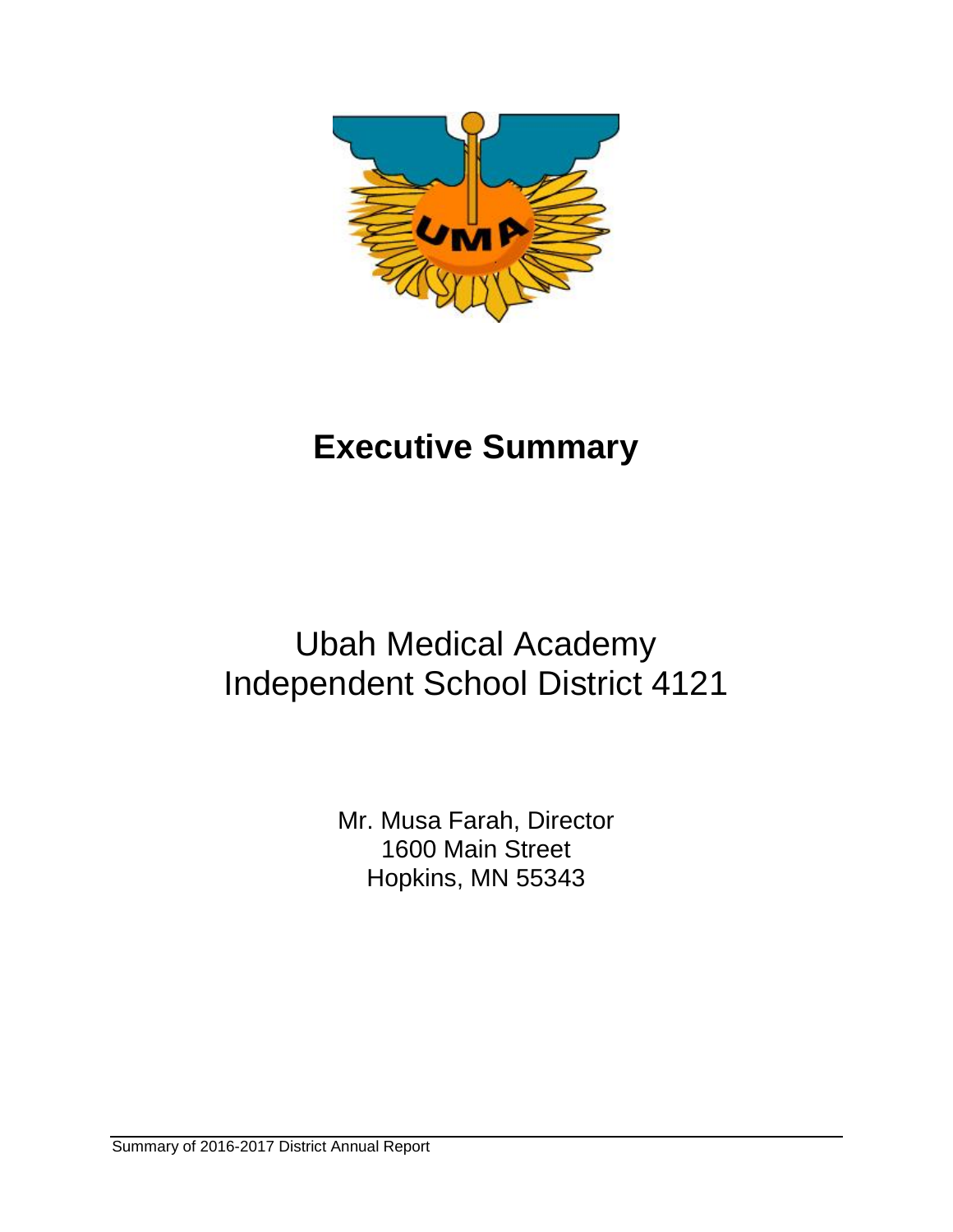## **TABLE OF CONTENTS**

| <b>INTRODUCTION</b>                     | 3  |
|-----------------------------------------|----|
| DESCRIPTION OF THE SCHOOL               | 4  |
| <b>PROGRAMMING</b>                      | 5  |
| <b>FINANCIAL OVERVIEW AND STANDING</b>  | 6  |
| <b>STUDENT ACHIEVEMENT</b>              | 8  |
| INNOVATIVE PROGRAMMING AND FUTURE GOALS | 9  |
| <b>CONCLUSION</b>                       | 10 |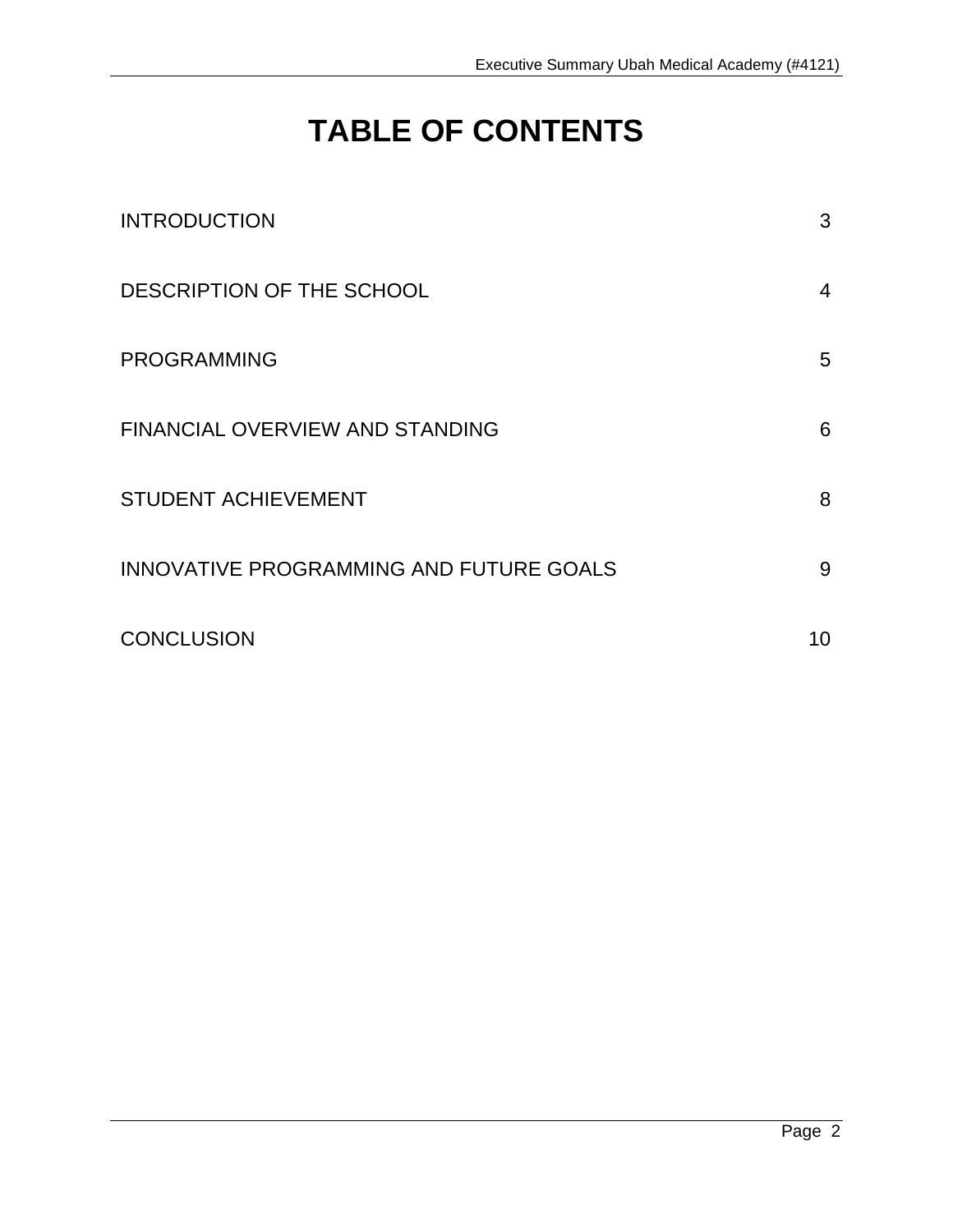#### **INTRODUCTION**

The following Executive Summary (ES) provides an overview of Ubah Medical Academy (UMA) Charter High School, Independent School District 4121. The purpose of the ES is to explain the district's structure, programming, and achievements during the 2016- 2017 academic year. Additionally, the summary outlines the districts governing body, faculty make up, and financial standing. The summary concludes with a description of the district's goals for the next school year. The purpose of the ES is to provide a concise snapshot of the status of the district and provide an overview to all stakeholders. Communication and transparency are of top priority to Ubah Medical Academy. This ES is one of many tools that the district utilizes to inform its community of the state of the school.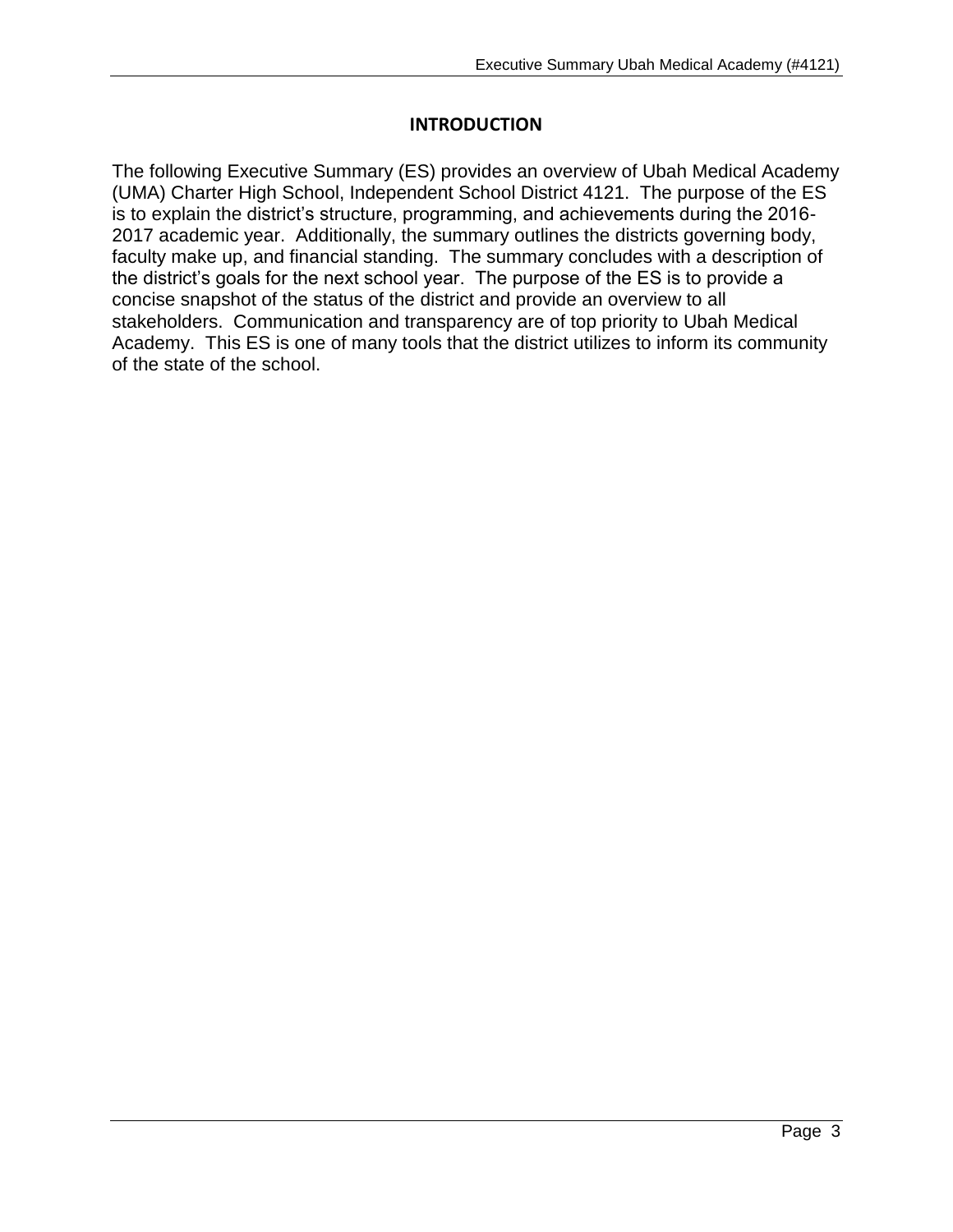## **DESCRIPTION OF THE SCHOOL**

#### **MISSION**

It is the mission of Ubah Medical Academy is to provide students with a rigorous education that will prepare them for college and the pursuit of medical or other meaningful careers in our community. As a public charter high school, Ubah Medical Academy is open to all students, but our program is inclusively designed to meet the unique needs of international students and their families.

### **OVERVIEW & HISTORY**

UMA serves students in grades 9 through  $12<sup>th</sup>$  Grade and has an enrollment of approximately 320 students. The majority of the students (98%) are of East African or Middle Eastern backgrounds. Approximately 97.5% of the students qualify for Free/Reduced Priced Meals. There are 6 different home languages spoken by our students and families originate from over 20 different countries spanning 4 continents. The school meets the 95% attendance rate benchmark and the school averages 70% participation by families through Parent/Teacher Conference and community meetings. Located in downtown Hopkins students come to our school from 17 cities across the metro located in 3 different counties.

Ubah Medical Academy was formed in 2004 in Minneapolis. The demand for a high school by the community of its sister schools, Twin Cities International Elementary School and Minnesota International Middle School was significant. Ubah Medical Academy moved to Hopkins in 2007 to accommodate the demand from the community in enrollment and programming. The success that Ubah Medical Academy has and continues to experience is only possible with the dedicated support and commitment of the students, faculty, and authorizer (Pillsbury United Communities). The strong parental involvement has also had a tremendous impact on the school's achievements. The past years have illustrated that UMA's focused collaboration and involvement have worked effectively to provide the best possible education for children in the Twin Cities Metropolitan area. Ubah Medical Academy completed its fourteenth year of operation at the end of the 2016-2017 school year.

#### **PURPOSE**

The overall purpose of UMA is to provide an educational program with the primary purpose of improving pupil learning and student achievement. *(1) improve pupil learning and (2) increase learning opportunities for pupils;* UMA students have shown significant growth in the areas of math and reading and results are competitive with that of their peers. The school makes opportunities that are culturally specific (i.e. multilingual educational assistants and support staff) that allows students to focus on their rigorous academic studies while retaining their heritage. Ubah Medical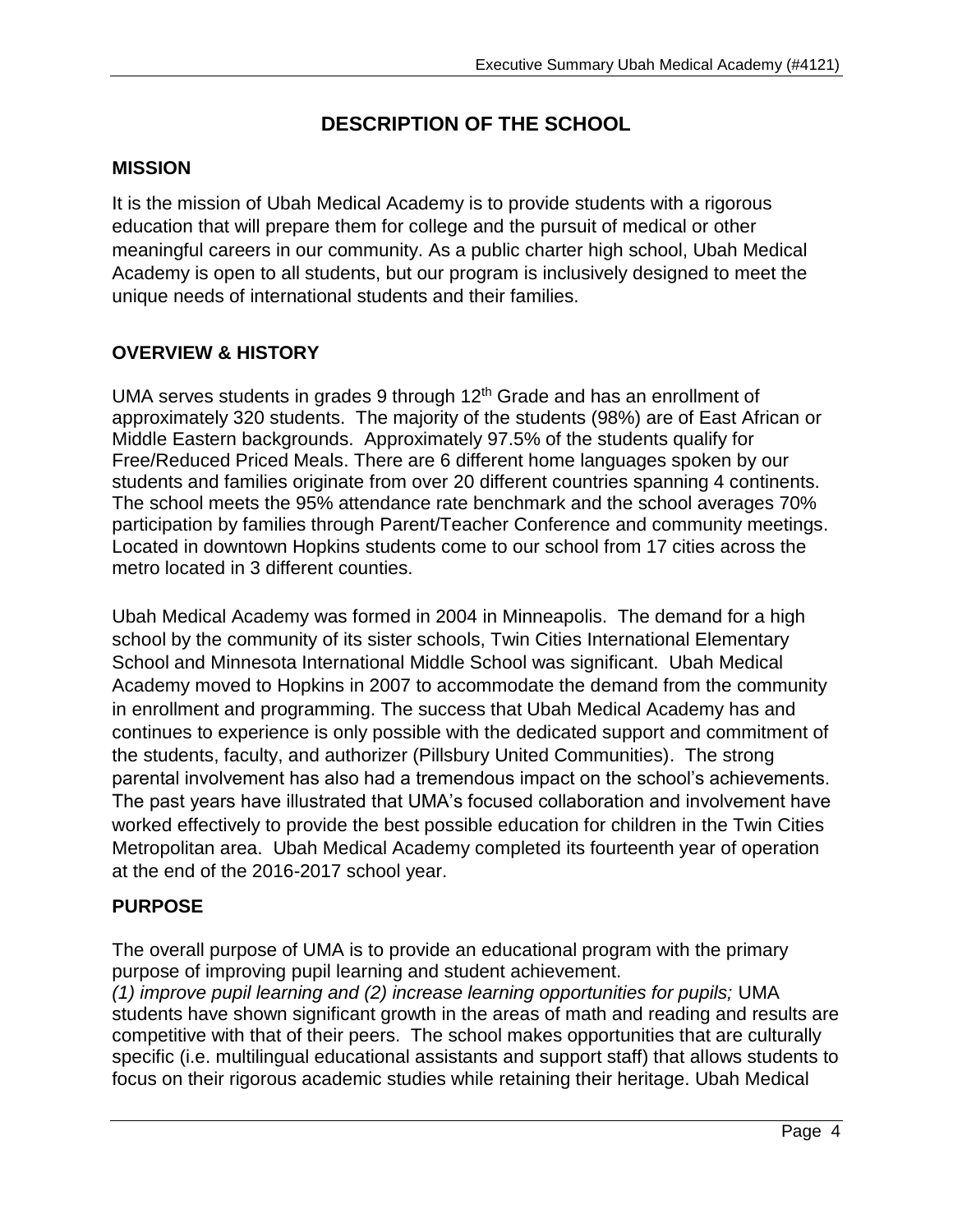Academy has made significant academic growth in math, reading, and science and achieved "Reward School" status from 2011 to 2015. These achievements are a result of the districts focus on continuous improvement. This model concentrates on routine evaluation of academic programming to ensure that "best practice" strategies are incorporated in the creation, implementation, and review of student learning opportunities; *(3) encourage the use of different and innovative teaching methods;* UMAs' focus on continuous improvement includes professional development as a critical piece of the framework. The school's commitment to utilizing "best practice" strategies is seen by the framework that UMA utilizes for staff development. The district's program for development is a process that combines collaboration, on and off site professional development and professional learning communities. Trainings include improving ELL/LEP instruction and skills, the SIOP Model, technology integration, PLC development, standard deconstruction and alignment, and effective use of data; *(4) require the measurement of learning outcomes and create different and innovative forms of measuring outcomes;* In order to monitor student progress the district utilizes local (NWEA) assessments. The data collected from assessments is reviewed to assist in identifying specific learning needs of the students (remediation or enrichment). Department meetings provide opportunities for teachers to evaluate instructional practice and evaluate measuring tools as well as student performance towards content mastering *(5) establish new forms of accountability for schools; and (6) create new professional opportunities for teachers, including the opportunity to be responsible for the learning program at the school site;* The collaborative setting permits staff to share ideas and work effectively pinpoint areas of growth. Collaboration opportunities have been provided by the district throughout the school year.

#### **PROGRAMMING**

The School's program model is based on a high school model. Students in grades 9-12 rotate hourly for their classes throughout the day. Student performance on local and state assessments assist in creating schedules so that students receive instruction that is tailored to their needs. Student academic data, which is continually being progress monitored and analyzed, assists in rotating students through core and elective classes.

The school offers specialized instruction to students in grades 9-12 in language arts, English learning, mathematics, science, social studies, world languages (Arabic and Somali), business, art and physical education. This public charter was started in 2004 to meet the cultural and learning needs of students who had recently immigrated to the United States. Now, the School serves students from a wide variety of cultural backgrounds.

The following is a listing and brief description of unique course and program offerings.

 $\triangleright$  College and Career Readiness: To ensure that every student at UMA is college and career ready, UMA implements a curriculum that focuses putting on students on pathways where they can plan for college and careers. As part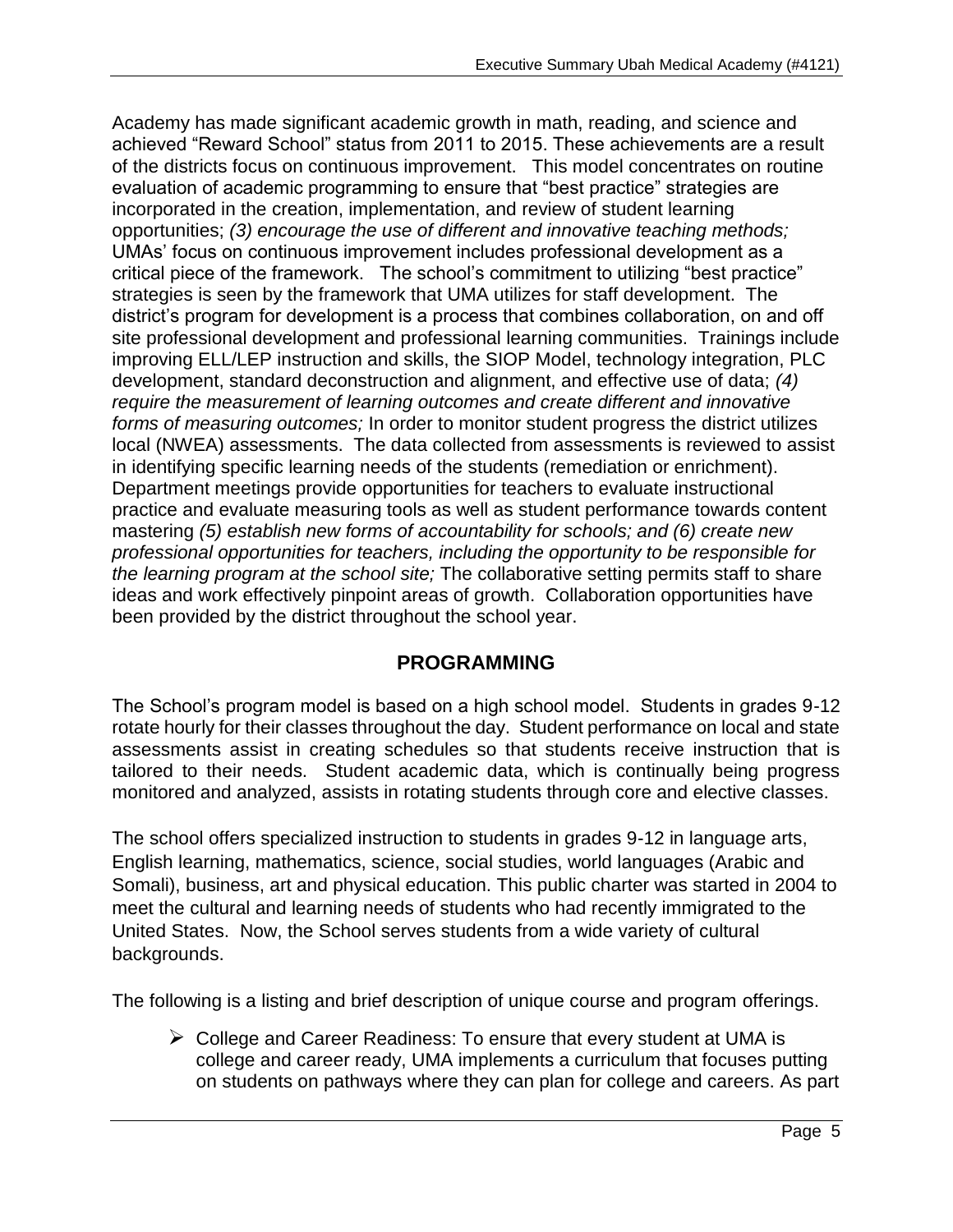of the offered electives, students can take a career class. Students engage in career planning, resume writing, mock interview, collaborate with mentors, and participate in field trips to develop community connections and learn about different career fields.

- $\triangleright$  College in the Schools (CIS): Qualifying Juniors and seniors can earn college credits by taking University of Minnesota Twin Cities and Normandale Community College courses through the College in the Schools (CIS) program. CIS courses offered include Literature, Writing, Physics, Anatomy, Microeconomics, CIS Anatomy, Honors Chemistry, and Honors Biology.
- ➢ College Possible: College Possible is a non-profit organization that has selected UMA as a partner. The program is widely known in the Minneapolis and St. Paul public schools. Ubah Medical Academy is fortunate to be one of few charter schools to be chosen as a partner. The premise of College Possible is to work with the same group of low-income students over a twoyear period to help with ACT preparation, college scholarships and college applications.
- ➢ Credit Recovery: UMA offers credit repair for students who either needed to get credits to graduate or to stay on track for graduation. This program is offered both during the school year and in the summer. It is offered during the school year approximately 4.5 hours a week on the average. A licensed teacher monitors the progress of these students as they complete their online classes in a classroom at UMA.
- $\triangleright$  Specialized Reading Instruction: UMA implements reading classes for all 9<sup>th</sup> graders who test below grade level proficiency in reading, according to the Fall NWEA tests. Each of these students are enrolled into these class as an elective and retained their English 9 class. This permits students to receive a double block of reading instruction, which has and continues to result in increase in reading proficiency (as measured in NWEA-MAP data).
- ➢ Additional Offerings: After School Programming/Homework Help, Poetry Out Loud, Intermural sports, and summer school programming

## **FINANCIAL OVERVIEW AND STANDING**

#### **OVERVIEW**

The School's business management is contracted out to an accounting company whose primary role is to advise the Finance Committee and School Board on budget and fiduciary matters. Business Management Office, Inc., (5701 Shingle Creek Pkwy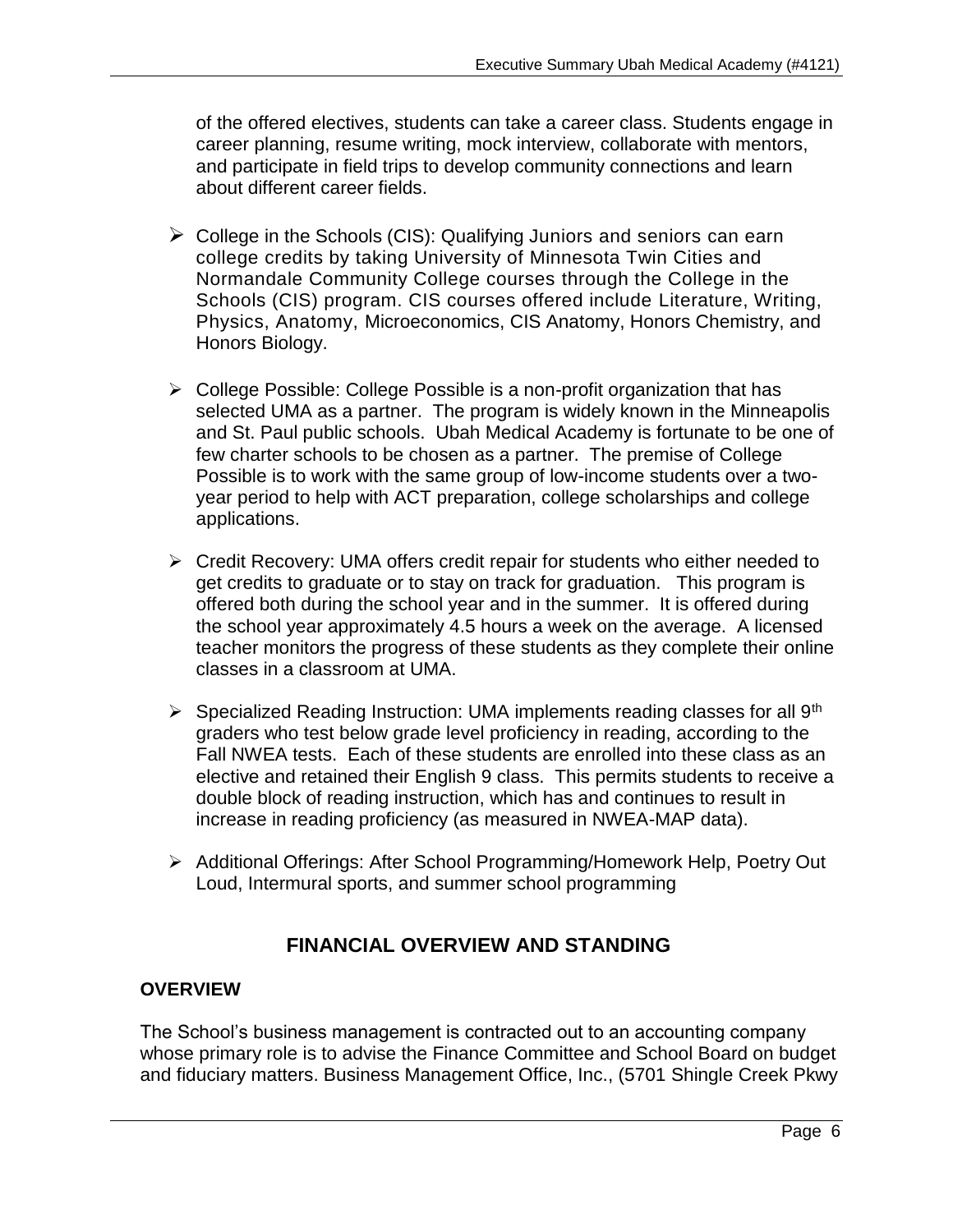#650, Brooklyn Center, MN 55430, Phone 763-432-6354), is the recognized and independent professional accounting firm that UMA contracts with for business management services and accounting and works with many other charter schools in Minnesota.

Budgets are monitored through the review of monthly budget vs. actual reports prepared and presented by the business office to the monthly school board meetings. Additionally, the district has a working group that consists of the Director, Assistant Director, Business Office Manager, Human Resource Manager and the Board Treasurer that meet to review the budget. Invoices are generally paid within 30 days and payroll is current. Reports to the Minnesota Department of Education appropriately and on time. State/federal taxes, pensions, insurance, etc. are current. The budget includes revenue for anticipated future needs, more specifically, the school's fund balance is set to cover upcoming needs. The audit is conducted by the district and reviewed annually by the board and the school's finance committee is responsible for the accounting of the school's assets.

#### **CURRENT STANDING**



#### 2016-2017 Budget Breakdown

• At the end of the 2016-2017 school year the fund balance was 39%.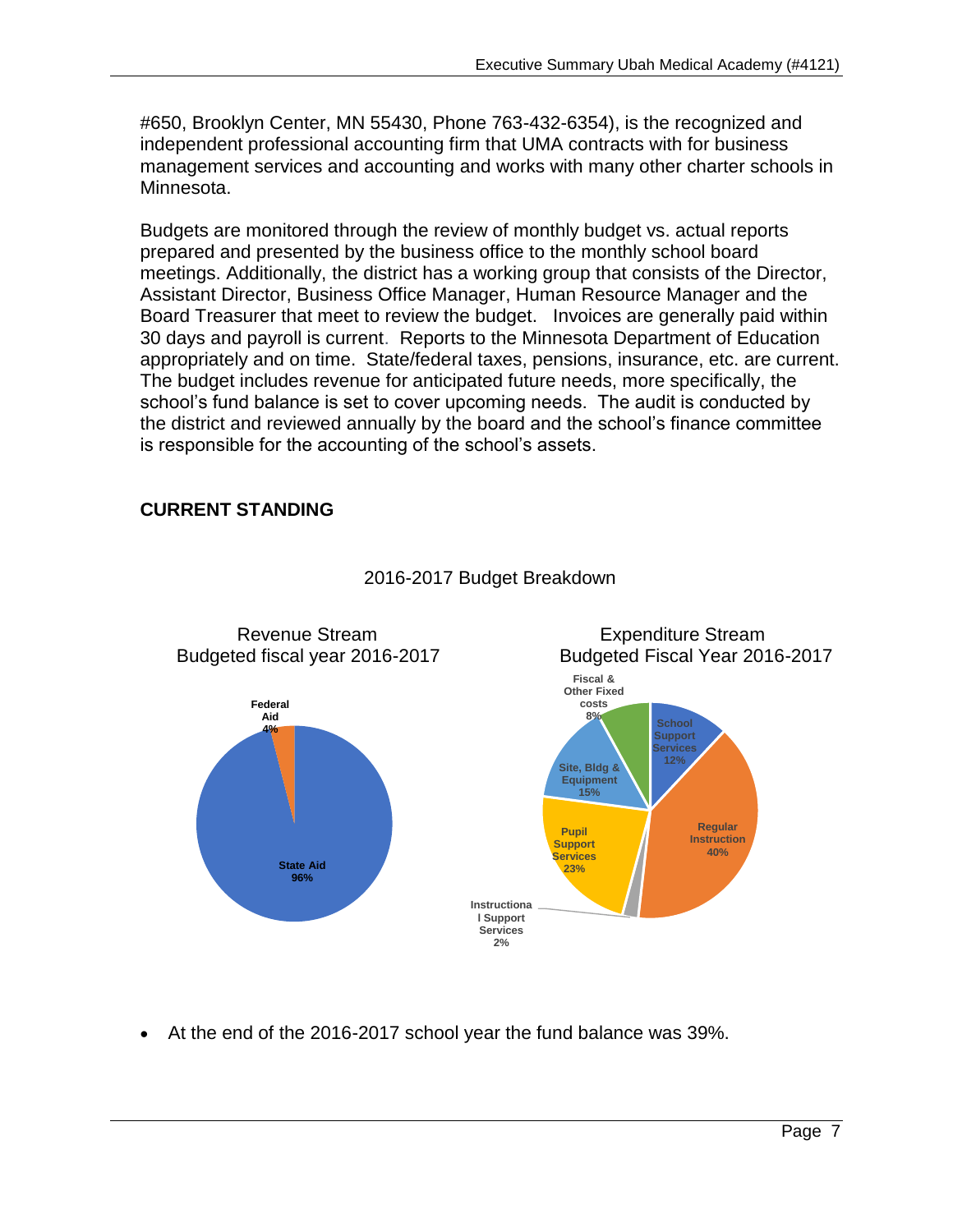- The school is not in statutory operating debt (SOD). The status of the audits from previous years has been that all finding has been corrected and have not been identified in consecutive years' audits.
- The district has not needed to borrow funds due to conservative budget planning, high enrollment, and the state holdback, which has remained at 10% since 2014.
- Summary: The district is in strong financial standing.

## **STUDENT ACHIEVEMENT**

#### **ACADEMICS**

- ➢ Increased proficiency levels on the Minnesota Comprehensive Reading and Math Assessments
- ➢ Increased proficiency on the Minnesota Comprehensive Science Assessment and scored higher than the state average
- ➢ Demonstrated growth on local NWEA MAP assessments
- ➢ Students enrolled at UMA regularly outperform students with similar demographics who are enrolled in neighboring school districts (i.e. Minneapolis, Columbia Heights)
- ➢ 2017 Senior class enrolled in CIS courses earned an average of 18 college credits to apply to post-secondary studies

#### **GRADUATION STATISTICS**

- ➢ Historically, UMA has averaged a 95% graduation rate since its conception in 2004
- $\triangleright$  In 2017, 92% of the seniors graduated from Ubah Medical Academy

#### **HIGHLIGHTS**

- ➢ Achieved Reward School Status from 2011-2015
- ➢ Students earning over 4.3 million dollars in college scholarships in 2017
- ➢ Over forty seniors and forty juniors' students qualified, enrolled and completed College in the Schools (CIS) courses in 2017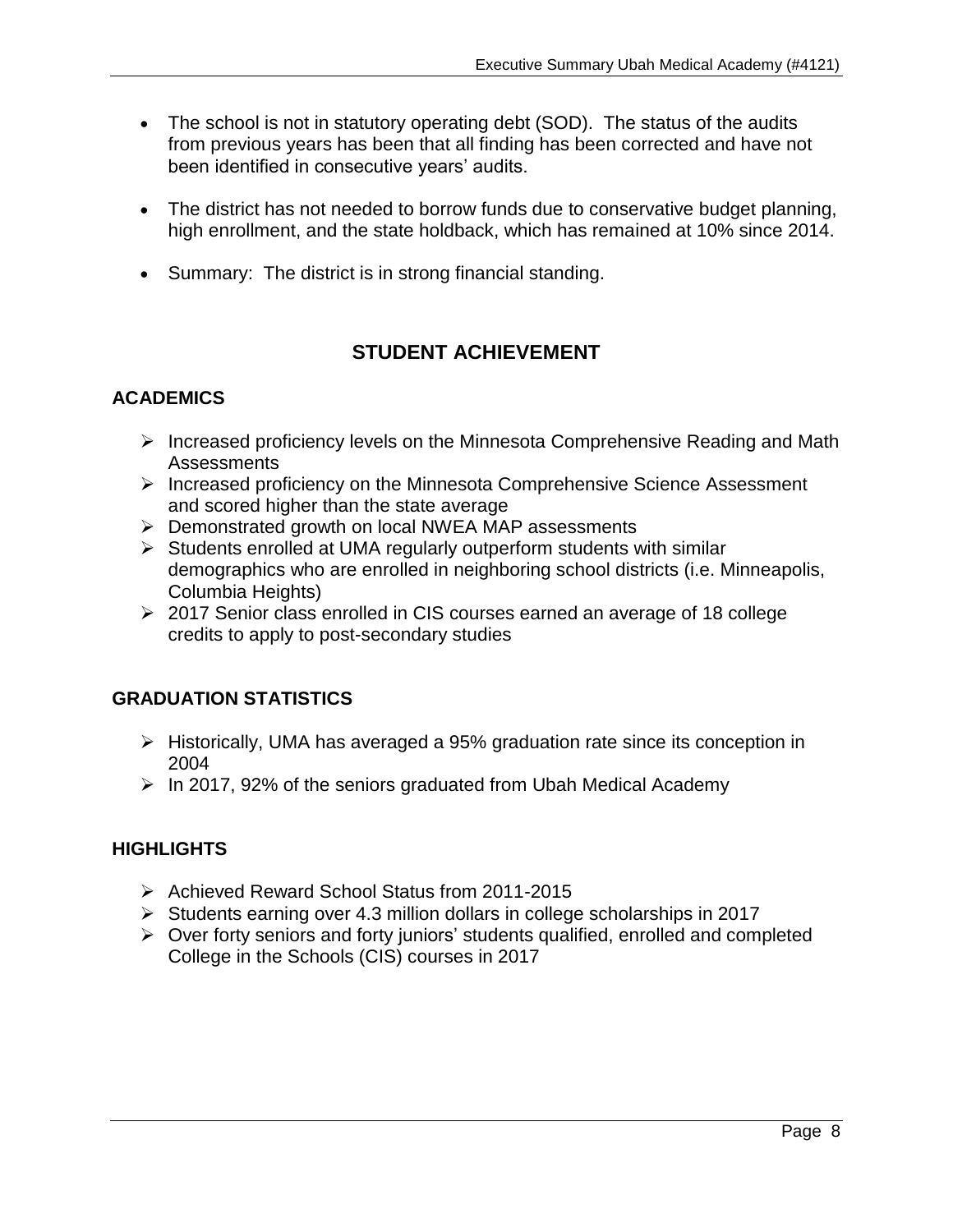### **INNOVATIVE PROGRAMMING AND FUTURE GOALS**

#### **INNOVATIVE PROGRAMMING**

Some of the major innovative practices implemented over the past three years and in place for the 2016-2017 school year are as follows:

- $\triangleright$  Using data to drive instruction
- ➢ Goal setting based on a mind-set of continuous improvement
- ➢ Curriculum alignment and standard deconstruction in all academic departments
- $\triangleright$  Elective course offerings in college and career preparation
- ➢ Providing opportunities for students to earn college credits (College in the Schools)
- ➢ Educational Technology: 1:1 Chromebooks for students to utilize throughout the instructional day

These innovative practices have been implemented in accordance with the Ubah Medical Academy's strategic vision for improving student academic achievement. Our primary focus is on learning. Being in accordance with various professional learning community models, UMA emphasizes a collaborative teaming model in the school, holding high expectations for all students, in which continuous improvement and essential learning outcomes are results based.

In addition to supporting students and families throughout the regular school day and school year, UMA offers the following academic extension opportunities:

- After school homework/academic support, 2x week
- Extracurricular programming, Wednesdays-Quarters 2-4
- Summer school and credit recovery

#### **FUTURE GOALS**

Ubah Medical Academy operates with the mindset of continuous improvement. In collaboration with the school community, the Authorizer, and the Board of Directors, UMA will focus on continuing the following goals:

- ➢ continue to provide college level coursework for credit through the University of Minnesota's College in the Schools, Normandale Community College courses, College Possible and/or similar programs to provide in depth college readiness.
- ➢ Continue to improve academic programming to support students in meeting and achieving academic standards.
- ➢ Continue to offer programming to support college and career readiness